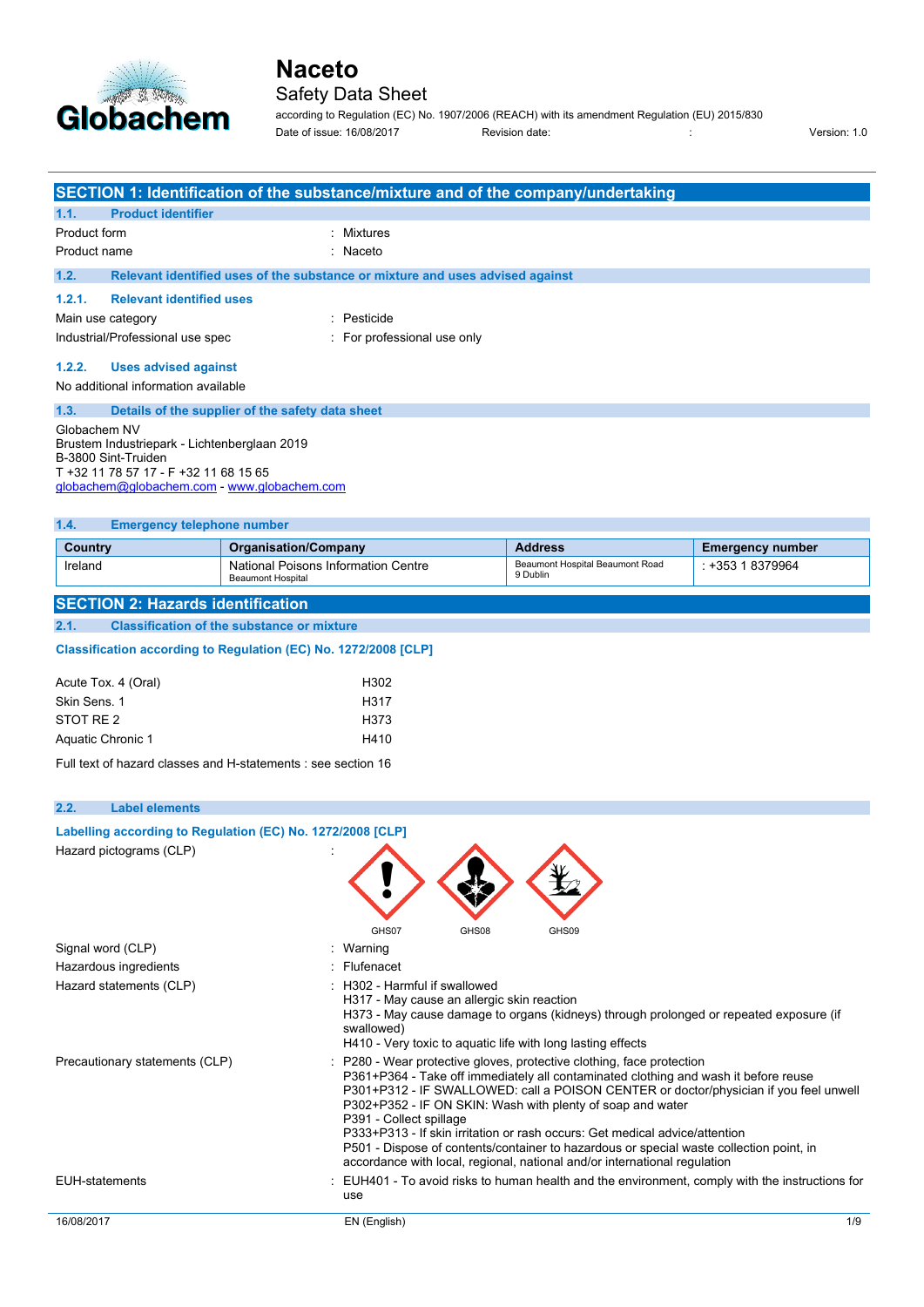Safety Data Sheet

according to Regulation (EC) No. 1907/2006 (REACH) with its amendment Regulation (EU) 2015/830

EUH208 - Contains Flufenacet . May produce an allergic reaction

#### **2.3. Other hazards**

This substance/mixture does not meet the PBT criteria of REACH regulation, annex XIII This substance/mixture does not meet the vPvB criteria of REACH regulation, annex XIII

#### **SECTION 3: Composition/information on ingredients**

**3.1. Substances**

Not applicable

#### **3.2. Mixtures**

| <b>Name</b>  | <b>Product identifier</b>                          | $\frac{9}{6}$ | <b>Classification according to</b><br><b>Regulation (EC) No.</b><br>1272/2008 [CLP]                                                           |
|--------------|----------------------------------------------------|---------------|-----------------------------------------------------------------------------------------------------------------------------------------------|
| Flufenacet   | (CAS No) 142459-58-3<br>(EC index no) 613-164-00-9 | 32.5          | Acute Tox. 4 (Oral), H302<br>STOT RE 2, H373<br><b>Skin Sens. 1. H317</b><br>Aquatic Acute 1, H400 (M=100)<br>Aquatic Chronic 1, H410 (M=100) |
| Diflufenican | (CAS No) 83164-33-4<br>(EC index no) 616-032-00-9  | 16.3          | Aquatic Chronic 3, H412                                                                                                                       |

Full text of H-statements: see section 16

| <b>SECTION 4: First aid measures</b>                                        |                                                                                                                                                                                                                                                                                                            |
|-----------------------------------------------------------------------------|------------------------------------------------------------------------------------------------------------------------------------------------------------------------------------------------------------------------------------------------------------------------------------------------------------|
| <b>Description of first aid measures</b><br>4.1.                            |                                                                                                                                                                                                                                                                                                            |
| First-aid measures general                                                  | : Never give anything by mouth to an unconscious person. If you feel unwell, seek medical<br>advice (show the label where possible).                                                                                                                                                                       |
| First-aid measures after inhalation                                         | Assure fresh air breathing. Allow the victim to rest.                                                                                                                                                                                                                                                      |
| First-aid measures after skin contact                                       | Remove affected clothing and wash all exposed skin area with mild soap and water, followed<br>by warm water rinse. Wash with plenty of soap and water. If skin irritation or rash occurs: Wash<br>with plenty of soap and water. Get medical advice/attention. Wash contaminated clothing<br>before reuse. |
| First-aid measures after eye contact                                        | Rinse immediately with plenty of water. Obtain medical attention if pain, blinking or redness<br>persists.                                                                                                                                                                                                 |
| First-aid measures after ingestion                                          | : Rinse mouth. Do NOT induce vomiting. Obtain emergency medical attention. Call a POISON<br>CENTER or doctor/physician if you feel unwell.                                                                                                                                                                 |
| 4.2.<br>Most important symptoms and effects, both acute and delayed         |                                                                                                                                                                                                                                                                                                            |
| Symptoms/injuries                                                           | : Causes damage to organs.                                                                                                                                                                                                                                                                                 |
| Symptoms/injuries after inhalation                                          | May cause an allergic skin reaction.                                                                                                                                                                                                                                                                       |
| Symptoms/injuries after ingestion                                           | : Swallowing a small quantity of this material will result in serious health hazard.                                                                                                                                                                                                                       |
| 4.3.                                                                        | Indication of any immediate medical attention and special treatment needed                                                                                                                                                                                                                                 |
| No additional information available                                         |                                                                                                                                                                                                                                                                                                            |
| <b>SECTION 5: Firefighting measures</b>                                     |                                                                                                                                                                                                                                                                                                            |
| 5.1.<br><b>Extinguishing media</b>                                          |                                                                                                                                                                                                                                                                                                            |
| Suitable extinguishing media                                                | : Foam. Dry powder. Carbon dioxide. Water spray. Sand.                                                                                                                                                                                                                                                     |
| Unsuitable extinguishing media                                              | Do not use a heavy water stream.                                                                                                                                                                                                                                                                           |
| 5.2.<br>Special hazards arising from the substance or mixture               |                                                                                                                                                                                                                                                                                                            |
| No additional information available                                         |                                                                                                                                                                                                                                                                                                            |
| 5.3.<br><b>Advice for firefighters</b>                                      |                                                                                                                                                                                                                                                                                                            |
| Firefighting instructions                                                   | : Use water spray or fog for cooling exposed containers. Exercise caution when fighting any<br>chemical fire. Prevent fire fighting water from entering the environment.                                                                                                                                   |
| Protection during firefighting                                              | : Do not enter fire area without proper protective equipment, including respiratory protection.                                                                                                                                                                                                            |
| <b>SECTION 6: Accidental release measures</b>                               |                                                                                                                                                                                                                                                                                                            |
| Personal precautions, protective equipment and emergency procedures<br>6.1. |                                                                                                                                                                                                                                                                                                            |
| 6.1.1.<br>For non-emergency personnel                                       |                                                                                                                                                                                                                                                                                                            |
| <b>Emergency procedures</b>                                                 | : Evacuate unnecessary personnel.                                                                                                                                                                                                                                                                          |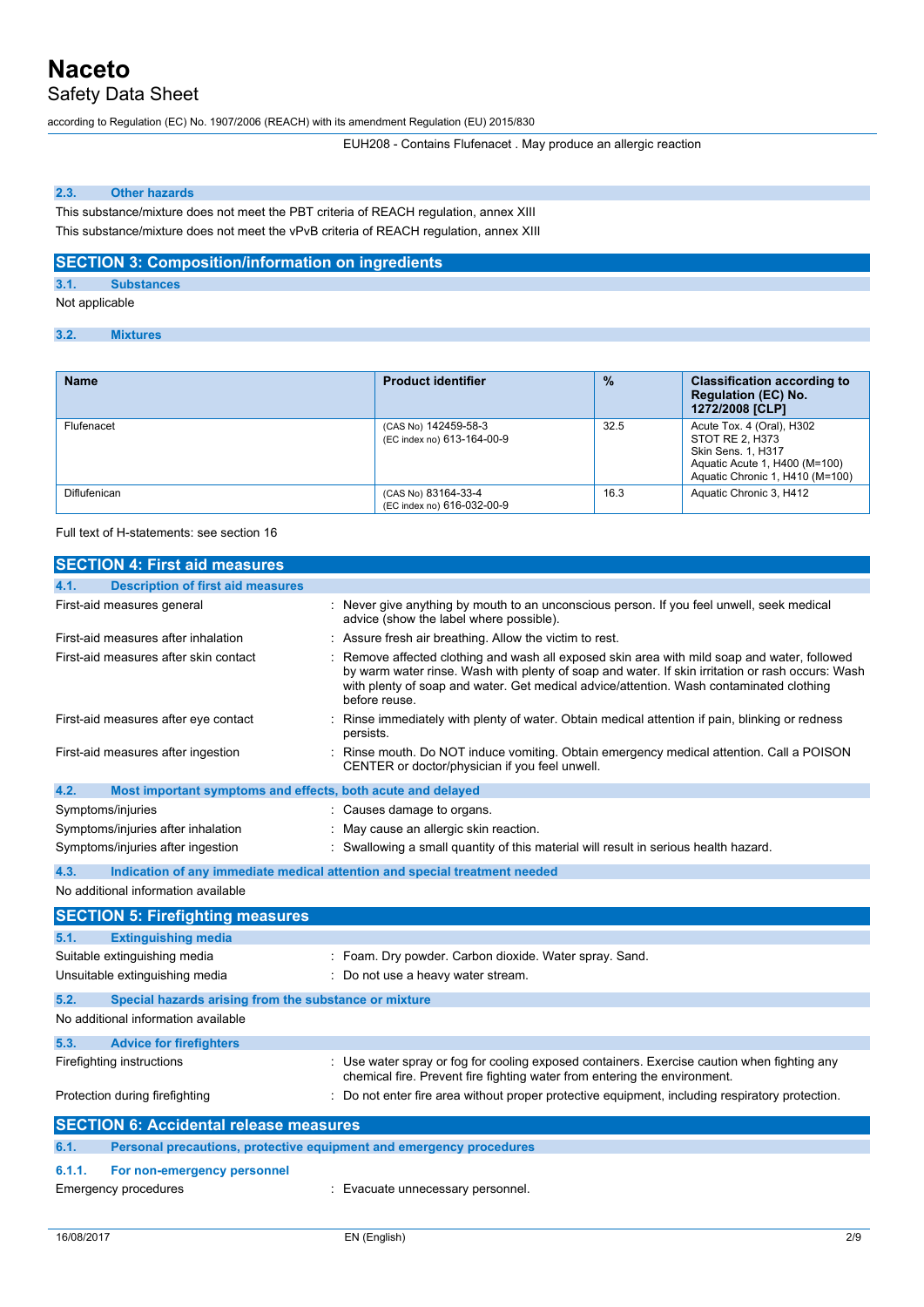### Safety Data Sheet

according to Regulation (EC) No. 1907/2006 (REACH) with its amendment R

| according to Regulation (EC) No. 1907/2006 (REACH) with its amendment Regulation (EU) 2015/830. |                                                                                                                                                                                                                               |
|-------------------------------------------------------------------------------------------------|-------------------------------------------------------------------------------------------------------------------------------------------------------------------------------------------------------------------------------|
| For emergency responders<br>6.1.2.<br>Protective equipment                                      | Equip cleanup crew with proper protection.                                                                                                                                                                                    |
| <b>Emergency procedures</b>                                                                     | : Ventilate area.                                                                                                                                                                                                             |
| 6.2.<br><b>Environmental precautions</b>                                                        |                                                                                                                                                                                                                               |
|                                                                                                 | Prevent entry to sewers and public waters. Notify authorities if liquid enters sewers or public waters. Avoid release to the environment.                                                                                     |
| 6.3.<br>Methods and material for containment and cleaning up                                    |                                                                                                                                                                                                                               |
| Methods for cleaning up                                                                         | : Soak up spills with inert solids, such as clay or diatomaceous earth as soon as possible. Collect<br>spillage. Store away from other materials.                                                                             |
| <b>Reference to other sections</b><br>6.4.                                                      |                                                                                                                                                                                                                               |
| See Heading 8. Exposure controls and personal protection.                                       |                                                                                                                                                                                                                               |
| <b>SECTION 7: Handling and storage</b>                                                          |                                                                                                                                                                                                                               |
| <b>Precautions for safe handling</b><br>7.1.                                                    |                                                                                                                                                                                                                               |
| Precautions for safe handling                                                                   | : Wash hands and other exposed areas with mild soap and water before eating, drinking or<br>smoking and when leaving work. Provide good ventilation in process area to prevent formation<br>of vapour. Avoid breathing spray. |
| Hygiene measures                                                                                | Do not eat, drink or smoke when using this product. Wash hands thoroughly after handling.<br>Contaminated work clothing should not be allowed out of the workplace. Wash contaminated<br>clothing before reuse.               |
| Conditions for safe storage, including any incompatibilities<br>7.2.                            |                                                                                                                                                                                                                               |
| Storage conditions                                                                              | : Keep only in the original container in a cool, well ventilated place away from : Direct sunlight.<br>Keep container closed when not in use.                                                                                 |
| Incompatible products                                                                           | Strong bases. Strong acids.                                                                                                                                                                                                   |
| Incompatible materials                                                                          | : Sources of ignition. Direct sunlight.                                                                                                                                                                                       |
| <b>Specific end use(s)</b><br>7.3.                                                              |                                                                                                                                                                                                                               |
| No additional information available                                                             |                                                                                                                                                                                                                               |

| <b>SECTION 8: Exposure controls/personal protection</b> |                           |  |
|---------------------------------------------------------|---------------------------|--|
| 8.1.                                                    | <b>Control parameters</b> |  |
| No additional information available                     |                           |  |
|                                                         |                           |  |
| 8.2.                                                    | <b>Exposure controls</b>  |  |

| Personal protective equipment | : Avoid all unnecessary exposure.      |
|-------------------------------|----------------------------------------|
| Hand protection               | : Wear protective gloves               |
| Eye protection                | : Chemical goggles or safety glasses   |
| Respiratory protection        | : Wear appropriate mask                |
| Other information             | Do not eat, drink or smoke during use. |

| <b>SECTION 9: Physical and chemical properties</b>            |                       |     |  |
|---------------------------------------------------------------|-----------------------|-----|--|
| Information on basic physical and chemical properties<br>9.1. |                       |     |  |
| Physical state                                                | $:$ Liquid            |     |  |
| Colour                                                        | : white.              |     |  |
| Odour                                                         | characteristic.       |     |  |
| Odour threshold                                               | : No data available   |     |  |
| рH                                                            | : No data available   |     |  |
| pH solution                                                   | $\therefore$ 6.4 (1%) |     |  |
| Relative evaporation rate (butylacetate=1)                    | : No data available   |     |  |
| Melting point                                                 | : No data available   |     |  |
| Freezing point                                                | : No data available   |     |  |
| Boiling point                                                 | : No data available   |     |  |
| Flash point                                                   | : $> 104 °C$          |     |  |
| Auto-ignition temperature                                     | : $>$ 398 °C          |     |  |
| Decomposition temperature                                     | : No data available   |     |  |
| Flammability (solid, gas)                                     | : Non flammable.      |     |  |
| Vapour pressure                                               | : No data available   |     |  |
| Relative vapour density at 20 °C                              | : No data available   |     |  |
| Relative density                                              | : 1.23                |     |  |
| 16/08/2017                                                    | EN (English)          | 3/9 |  |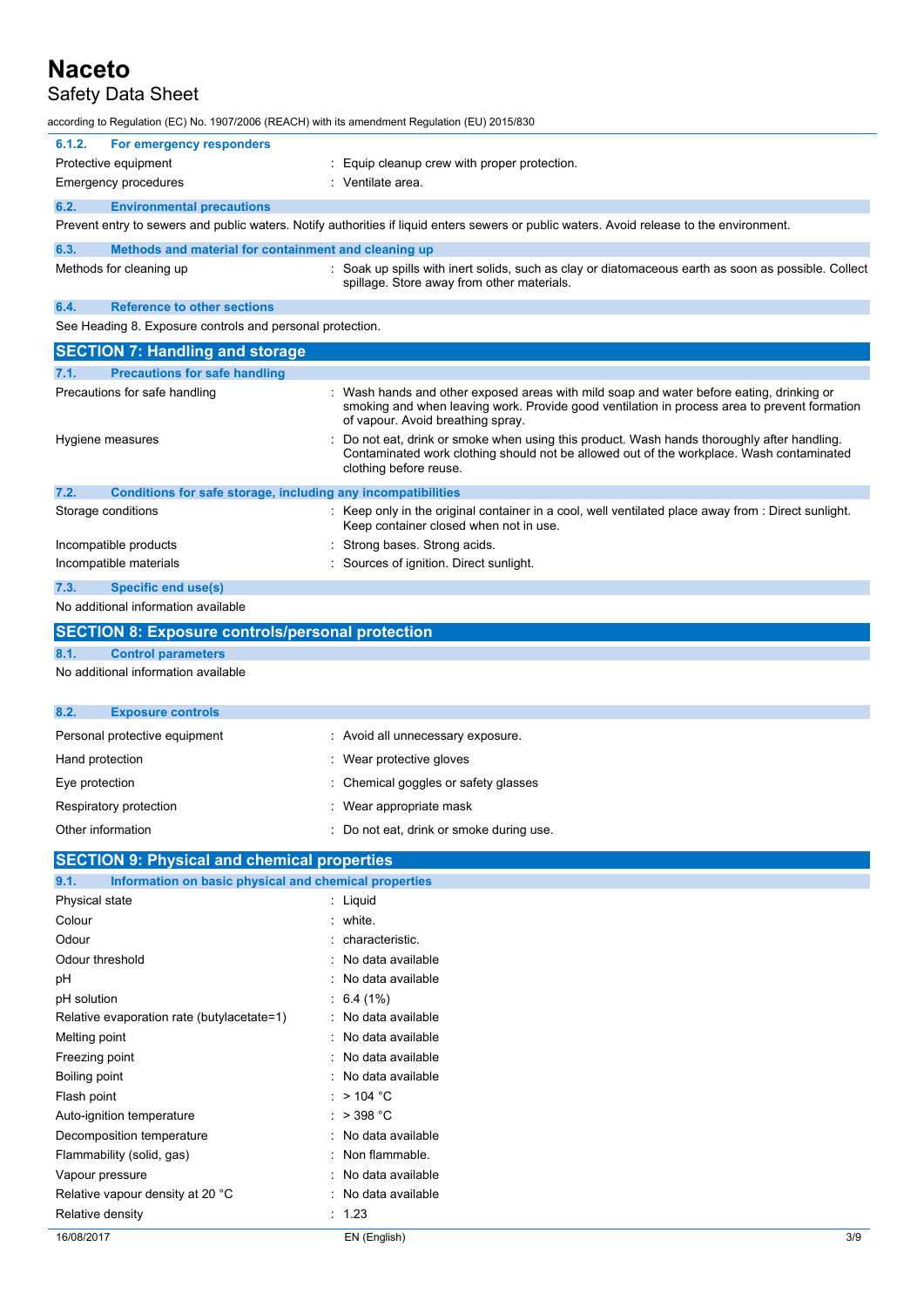### Safety Data Sheet

according to Regulation (EC) No. 1907/2006 (REACH) with its amendment Regulation (EU) 2015/830

| Solubility                       | : No data available                                |
|----------------------------------|----------------------------------------------------|
| Log Pow                          | : No data available                                |
| Viscosity, kinematic             | $\therefore$ 20                                    |
| Viscosity, dynamic               | : No data available                                |
| Explosive properties             | Product is not explosive.                          |
| Oxidising properties             | : Non oxidizing material according to EC criteria. |
| Explosive limits                 | : No data available                                |
| 9.2.<br><b>Other information</b> |                                                    |
| Minimum ignition energy          | $\sim$                                             |

**SECTION 10: Stability and reactivity 10.1. Reactivity** No additional information available **10.2. Chemical stability** Not established. **10.3. Possibility of hazardous reactions** Not established. **10.4. Conditions to avoid** Direct sunlight. Extremely high or low temperatures. **10.5. Incompatible materials** Strong acids. Strong bases.

**10.6. Hazardous decomposition products**

fume. Carbon monoxide. Carbon dioxide.

| <b>SECTION 11: Toxicological information</b>  |                                                                                                |  |
|-----------------------------------------------|------------------------------------------------------------------------------------------------|--|
| 11.1.<br>Information on toxicological effects |                                                                                                |  |
| Acute toxicity                                | : Oral: Harmful if swallowed.                                                                  |  |
| <b>Naceto</b>                                 |                                                                                                |  |
| LD50 dermal rat                               | 300 - 2000 mg/kg                                                                               |  |
| ATE CLP (oral)                                | 500.000 mg/kg bodyweight                                                                       |  |
| Flufenacet (142459-58-3)                      |                                                                                                |  |
| LD50 oral rat                                 | 589 mg/kg bodyweight                                                                           |  |
| LD50 dermal rat                               | > 2000 mg/kg bodyweight                                                                        |  |
| LC50 inhalation rat (mg/l)                    | $> 3.74$ mg/l                                                                                  |  |
| Diflufenican (83164-33-4)                     |                                                                                                |  |
| LD50 oral rat                                 | > 5000 mg/kg bodyweight                                                                        |  |
| LD50 dermal rat                               | > 2000 mg/kg bodyweight                                                                        |  |
| Skin corrosion/irritation                     | Not classified                                                                                 |  |
|                                               | Based on available data, the classification criteria are not met                               |  |
| Serious eye damage/irritation                 | Not classified                                                                                 |  |
|                                               | Based on available data, the classification criteria are not met                               |  |
| Respiratory or skin sensitisation             | May cause an allergic skin reaction.                                                           |  |
|                                               | May cause an allergic skin reaction                                                            |  |
| Germ cell mutagenicity                        | Not classified                                                                                 |  |
|                                               | Based on available data, the classification criteria are not met                               |  |
| Carcinogenicity                               | Not classified                                                                                 |  |
|                                               | Based on available data, the classification criteria are not met                               |  |
| Reproductive toxicity                         | Not classified                                                                                 |  |
|                                               | Based on available data, the classification criteria are not met                               |  |
| STOT-single exposure                          | Not classified                                                                                 |  |
|                                               | Based on available data, the classification criteria are not met                               |  |
| STOT-repeated exposure                        | May cause damage to organs (kidneys) through prolonged or repeated exposure (if<br>swallowed). |  |
|                                               | May cause damage to organs through prolonged or repeated exposure                              |  |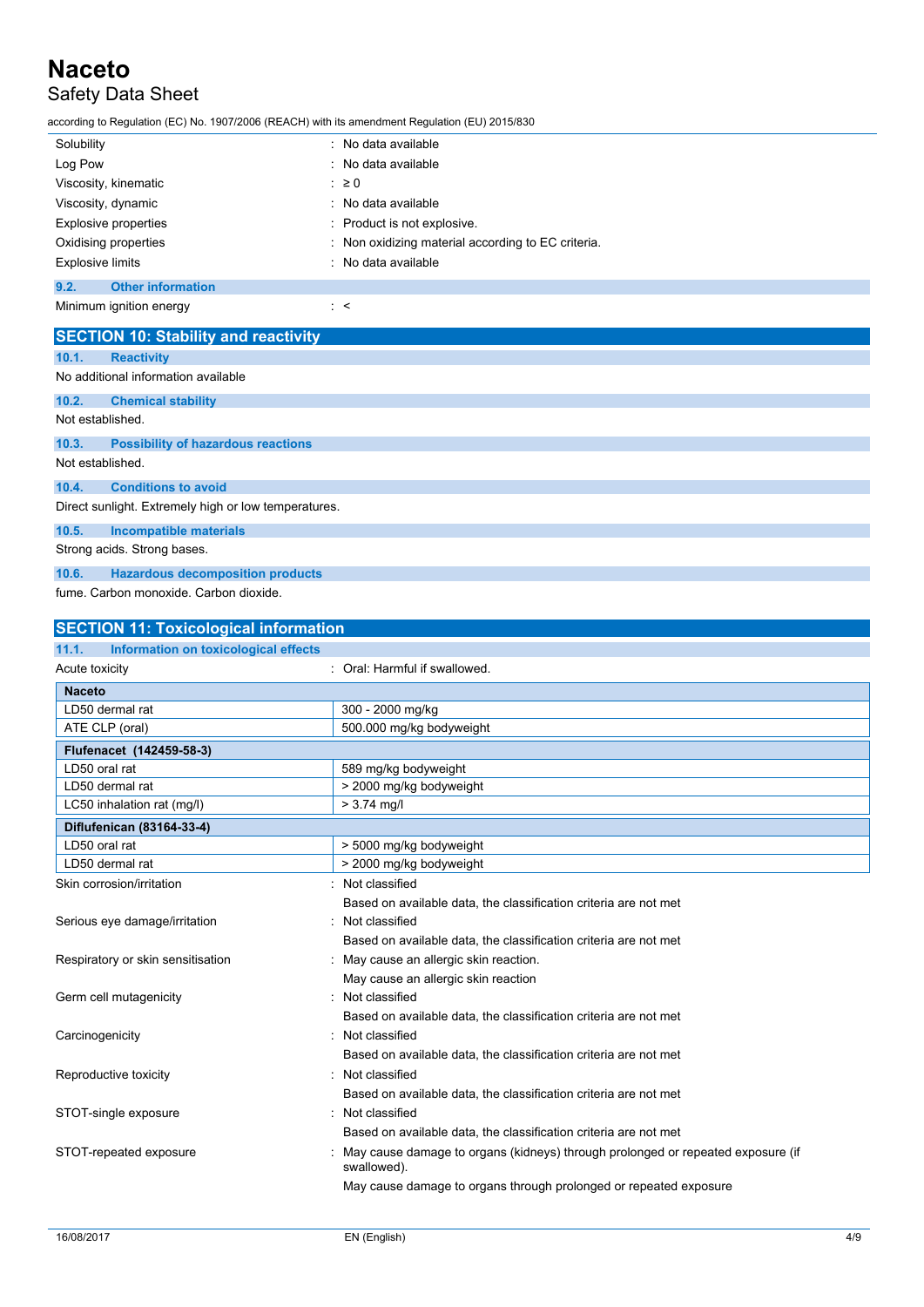### **Naceto** Safety Data Sheet

according to Regulation (EC) No. 1907/2006 (REACH) with its amendment Regulation (EU) 2015/830

| Aspiration hazard                                      | : Not classified                                                 |
|--------------------------------------------------------|------------------------------------------------------------------|
|                                                        | Based on available data, the classification criteria are not met |
| Potential adverse human health effects and<br>symptoms | : Harmful if swallowed.                                          |

| <b>SECTION 12: Ecological information</b> |                                                       |
|-------------------------------------------|-------------------------------------------------------|
| 12.1.<br><b>Toxicity</b>                  |                                                       |
| Ecology - water                           | Very toxic to aquatic life with long lasting effects. |
| <b>Naceto</b>                             |                                                       |
| ErC50 (algae)                             | 1 - 10 mg/l Pseudokirchneriella subcapitata (72h)     |
| ErC50 (other aquatic plants)              | 10 - 100 mg/l Lemna gibba (7d)                        |
| Flufenacet (142459-58-3)                  |                                                       |
| LC50 fish 1                               | 2.13 mg/l Lepomis macrochirus (96h)                   |
| EC50 Daphnia 1                            | 30.9 mg/l Daphnia magna (48h)                         |
| Diflufenican (83164-33-4)                 |                                                       |
| LC50 fish 1                               | > 0.0985 mg/l C carpio (96h)                          |
| EC50 Daphnia 1                            | > 0.24 mg/l Daphnia magna (48h)                       |
| ErC50 (algae)                             | 0.00045 mg/l Scenedesmus subspicatus (72h)            |

| 12.2.<br><b>Persistence and degradability</b>                                          |                                                                                    |  |
|----------------------------------------------------------------------------------------|------------------------------------------------------------------------------------|--|
| <b>Naceto</b>                                                                          |                                                                                    |  |
| Persistence and degradability                                                          | Not readily biodegradable.                                                         |  |
| Flufenacet (142459-58-3)                                                               |                                                                                    |  |
| Persistence and degradability                                                          | Not established.                                                                   |  |
| Diflufenican (83164-33-4)                                                              |                                                                                    |  |
| Persistence and degradability                                                          | Not readily biodegradable. May cause long-term adverse effects in the environment. |  |
| 12.3.<br><b>Bioaccumulative potential</b>                                              |                                                                                    |  |
| <b>Naceto</b>                                                                          |                                                                                    |  |
| Bioconcentration factor (BCF REACH)                                                    | 71 (Flufenacet)                                                                    |  |
| Bioaccumulative potential                                                              | Not established.                                                                   |  |
| Flufenacet (142459-58-3)                                                               |                                                                                    |  |
| Log Pow                                                                                | 3.2                                                                                |  |
| Bioaccumulative potential                                                              | Not established.                                                                   |  |
| Diflufenican (83164-33-4)                                                              |                                                                                    |  |
| BCF fish 1                                                                             | 1596                                                                               |  |
| Log Pow                                                                                | 4.2                                                                                |  |
| 12.4.<br><b>Mobility in soil</b>                                                       |                                                                                    |  |
| Diflufenican (83164-33-4)                                                              |                                                                                    |  |
| Log Koc                                                                                | $3.21 - 3.87$                                                                      |  |
| <b>Results of PBT and vPvB assessment</b><br>12.5.                                     |                                                                                    |  |
| <b>Naceto</b>                                                                          |                                                                                    |  |
| This substance/mixture does not meet the PBT criteria of REACH regulation, annex XIII  |                                                                                    |  |
| This substance/mixture does not meet the vPvB criteria of REACH regulation, annex XIII |                                                                                    |  |
| 12.6.<br><b>Other adverse effects</b>                                                  |                                                                                    |  |
| Other adverse effects                                                                  | None.                                                                              |  |
| Additional information                                                                 | Avoid release to the environment                                                   |  |
|                                                                                        |                                                                                    |  |
| <b>SECTION 13: Disposal considerations</b>                                             |                                                                                    |  |
| <b>Waste treatment methods</b><br>13.1.                                                |                                                                                    |  |
| Product/Packaging disposal recommendations                                             | : Dispose in a safe manner in accordance with local/national regulations.          |  |
| Ecology - waste materials                                                              | : Avoid release to the environment.                                                |  |
| <b>SECTION 14: Transport information</b>                                               |                                                                                    |  |
| In accordance with ADR / RID / IMDG / IATA / ADN                                       |                                                                                    |  |
| 14.1.<br><b>UN number</b>                                                              |                                                                                    |  |
| UN-No. (ADR)                                                                           | : 3082                                                                             |  |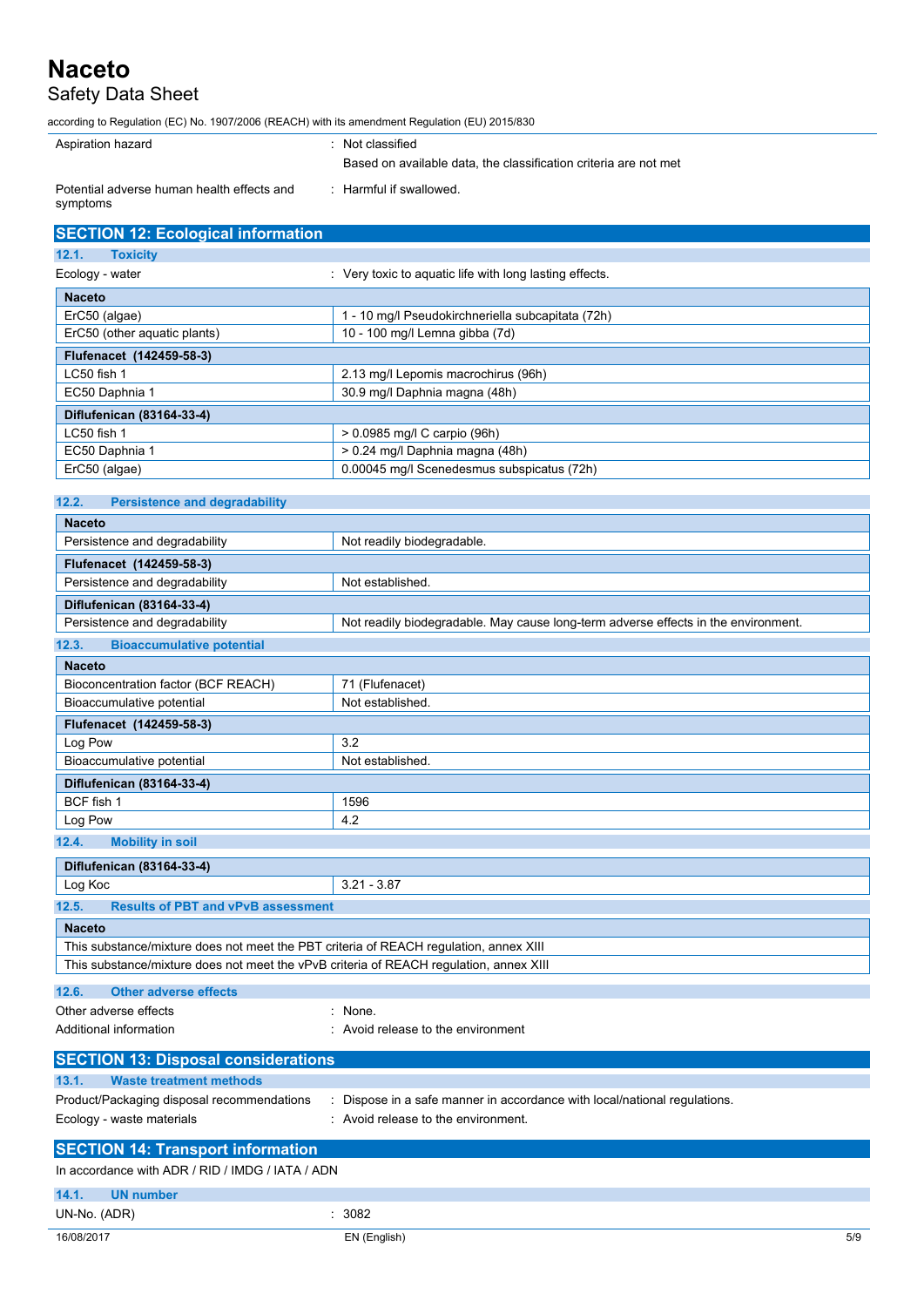### Safety Data Sheet

according to Regulation (EC) No. 1907/2006 (REACH) with its amendment Regulation (EU) 2015/830

| UN-No. (IMDG)<br>UN-No. (IATA)             | : 3082<br>: 3082                                                                                                      |
|--------------------------------------------|-----------------------------------------------------------------------------------------------------------------------|
| UN-No. (ADN)                               | : 3082                                                                                                                |
| UN-No. (RID)                               | : 3082                                                                                                                |
| UN proper shipping name<br>14.2.           |                                                                                                                       |
| Proper Shipping Name (ADR)                 | : ENVIRONMENTALLY HAZARDOUS SUBSTANCE, LIQUID, N.O.S.                                                                 |
| Proper Shipping Name (IMDG)                | : ENVIRONMENTALLY HAZARDOUS SUBSTANCE, LIQUID, N.O.S.                                                                 |
| Proper Shipping Name (IATA)                | : Environmentally hazardous substance, liquid, n.o.s.                                                                 |
| Proper Shipping Name (ADN)                 | : ENVIRONMENTALLY HAZARDOUS SUBSTANCE, LIQUID, N.O.S.                                                                 |
| Proper Shipping Name (RID)                 | : ENVIRONMENTALLY HAZARDOUS SUBSTANCE, LIQUID, N.O.S.                                                                 |
| Transport document description (ADR)       | : UN 3082 ENVIRONMENTALLY HAZARDOUS SUBSTANCE, LIQUID, N.O.S. (diflufenican,<br>flufenacet), $9$ , III, $(E)$         |
| Transport document description (IMDG)      | : UN 3082 ENVIRONMENTALLY HAZARDOUS SUBSTANCE, LIQUID, N.O.S. (diflufenican,<br>flufenacet), 9, III, MARINE POLLUTANT |
| 14.3.<br><b>Transport hazard class(es)</b> |                                                                                                                       |
| <b>ADR</b>                                 |                                                                                                                       |

| Transport hazard class(es) (ADR) | : 9 |  |
|----------------------------------|-----|--|
| Danger labels (ADR)              | : 9 |  |



#### **IMDG**

| Transport hazard class(es) (IMDG) | : 9 |  |
|-----------------------------------|-----|--|
| Danger labels (IMDG)              | : 9 |  |



#### **IATA**

Transport hazard class(es) (IATA) : 9 Hazard labels (IATA)  $\qquad \qquad : 9$ 



#### **ADN**

Transport hazard class(es) (ADN) : 9 Danger labels (ADN)  $\qquad \qquad : 9$ 



#### **RID**

Transport hazard class(es) (RID) : 9 Danger labels (RID) 32 and 32 and 32 and 33 and 33 and 34 and 35 and 36 and 36 and 36 and 36 and 36 and 36 and 36 and 36 and 36 and 36 and 37 and 37 and 37 and 37 and 37 and 37 and 37 and 37 and 37 and 37 and 37 and 37 and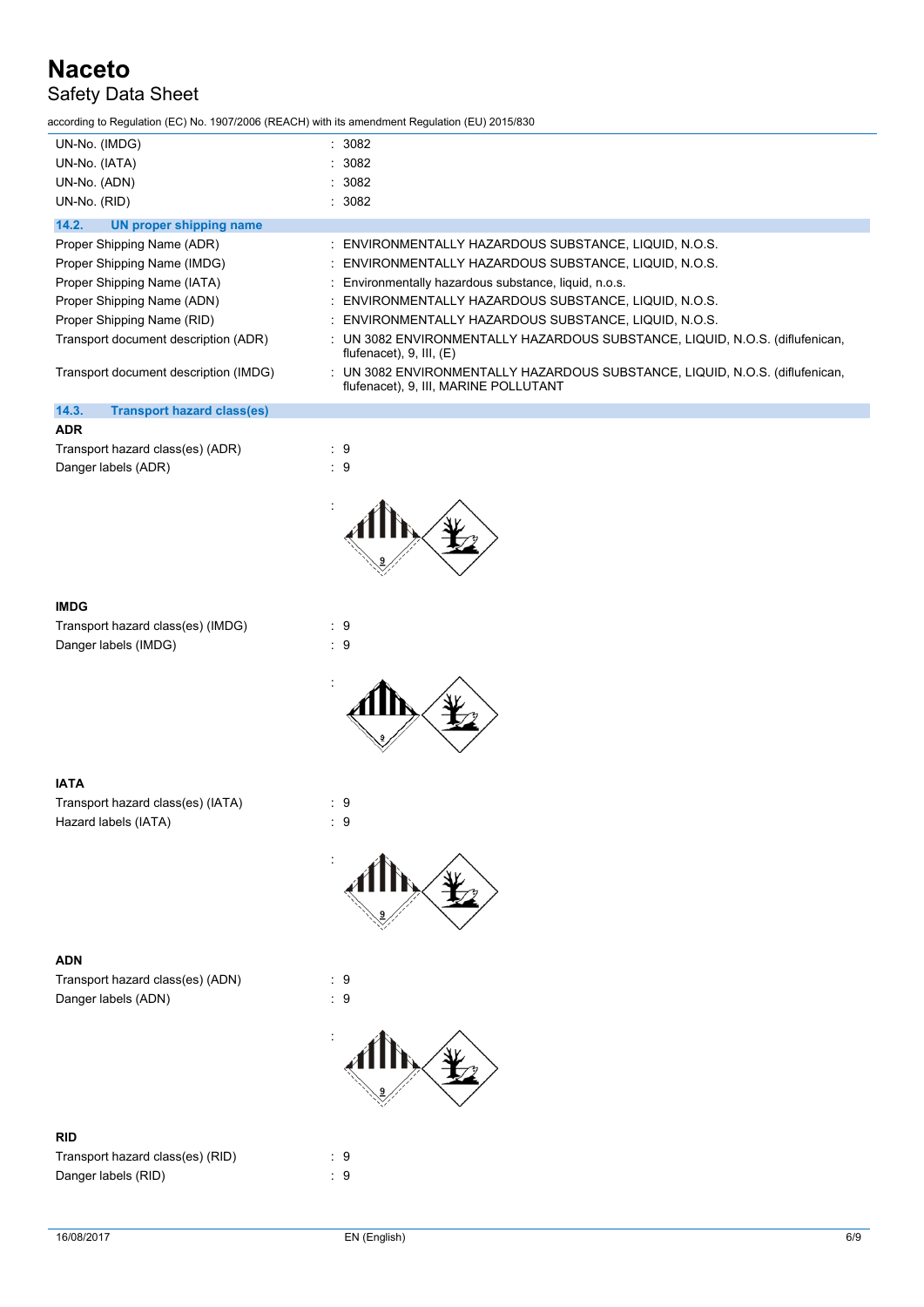### **Naceto** Safety Data Sheet

 $14.6.$ 

**14.6. Special precautions for user**

according to Regulation (EC) No. 1907/2006 (REACH) with its amendment Regulation (EU) 2015/830



| 14.4.<br><b>Packing group</b>         |                                          |
|---------------------------------------|------------------------------------------|
| Packing group (ADR)                   | $\pm$ 111                                |
| Packing group (IMDG)                  | ÷ III                                    |
| Packing group (IATA)                  | ÷ III                                    |
| Packing group (ADN)                   | $\pm$ 111                                |
| Packing group (RID)                   | $\pm$ 111                                |
| <b>Environmental hazards</b><br>14.5. |                                          |
| Dangerous for the environment         | : Yes                                    |
| Marine pollutant                      | : Yes                                    |
| Other information                     | : No supplementary information available |
|                                       |                                          |

| - Overland transport                                                       |                            |
|----------------------------------------------------------------------------|----------------------------|
| Classification code (ADR)                                                  | t<br>M6                    |
| Special provisions (ADR)                                                   | : 274, 335, 601            |
| Limited quantities (ADR)                                                   | : 51                       |
| Excepted quantities (ADR)                                                  | E1<br>t                    |
| Packing instructions (ADR)                                                 | P001, IBC03, LP01, R001    |
| Special packing provisions (ADR)                                           | PP <sub>1</sub>            |
| Mixed packing provisions (ADR)                                             | : MP19                     |
| Portable tank and bulk container instructions<br>(ADR)                     | : T4                       |
| Portable tank and bulk container special<br>provisions (ADR)               | $:$ TP1, TP29              |
| Tank code (ADR)                                                            | : LGBV                     |
| Vehicle for tank carriage                                                  | : AT                       |
| Transport category (ADR)                                                   | $\mathbf{3}$               |
| Special provisions for carriage - Packages<br>(ADR)                        | V12                        |
| Special provisions for carriage - Loading,<br>unloading and handling (ADR) | CV13                       |
| Hazard identification number (Kemler No.)                                  | 90<br>$\ddot{\phantom{a}}$ |
| Orange plates                                                              | İ<br>90<br>3082            |
| Tunnel restriction code (ADR)                                              | ÷<br>E                     |
| - Transport by sea                                                         |                            |
| Special provisions (IMDG)                                                  | : 274, 335                 |
| Limited quantities (IMDG)                                                  | - 5 L                      |
| Excepted quantities (IMDG)                                                 | E1                         |
| Packing instructions (IMDG)                                                | P001, LP01                 |
| Special packing provisions (IMDG)                                          | PP <sub>1</sub>            |
| IBC packing instructions (IMDG)                                            | IBC03                      |
| Tank instructions (IMDG)                                                   | T <sub>4</sub>             |
| Tank special provisions (IMDG)                                             | $:$ TP2, TP29              |
| EmS-No. (Fire)                                                             | $F-A$                      |
| EmS-No. (Spillage)                                                         | $-S-F$                     |
| Stowage category (IMDG)                                                    | : A                        |
| - Air transport                                                            |                            |

### PCA Excepted quantities (IATA) : E1

| PCA Limited quantities (IATA) | Y964         |     |
|-------------------------------|--------------|-----|
| 16/08/2017                    | ⊂N (English) | 7/9 |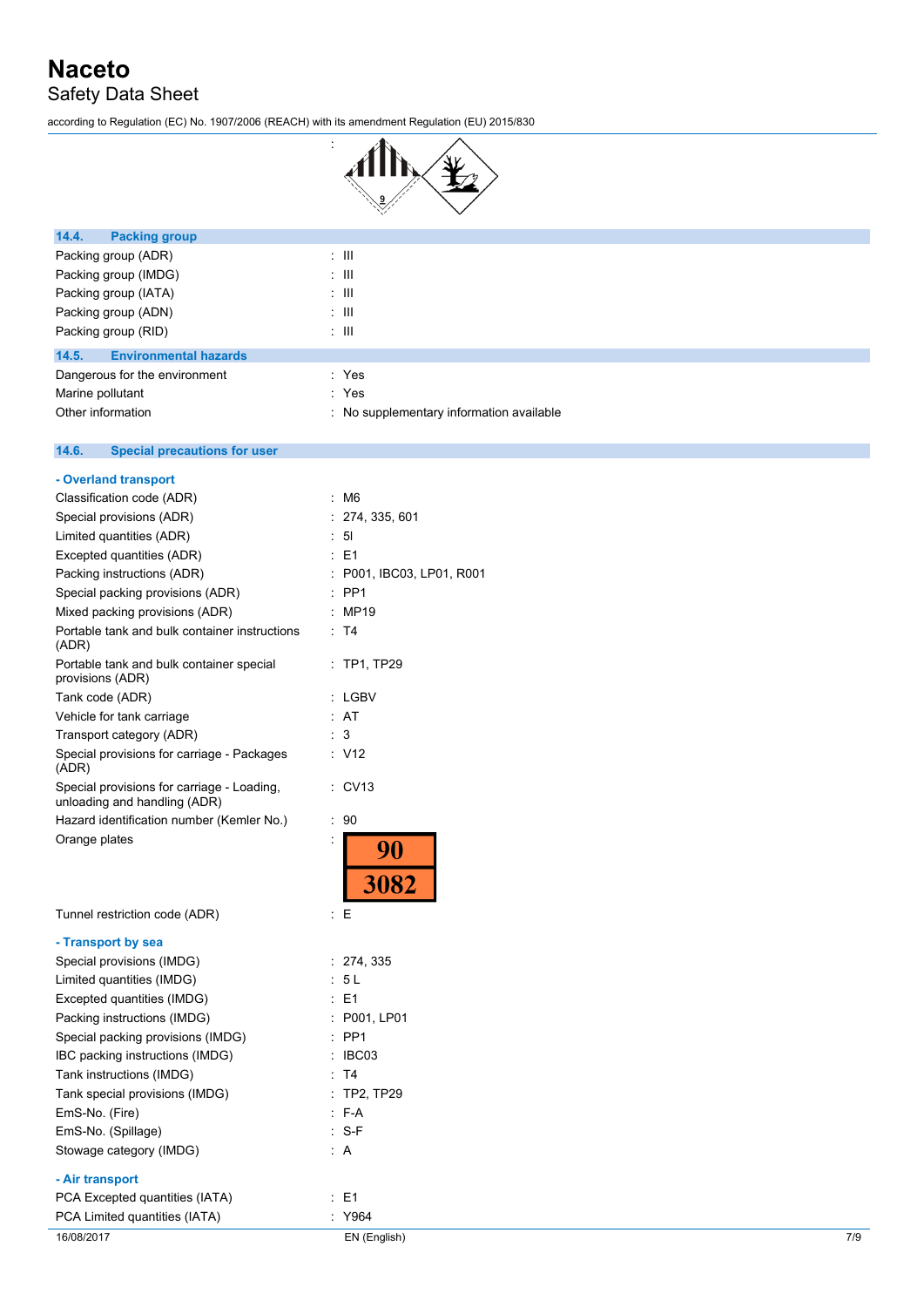### Safety Data Sheet

according to Regulation (EC) No. 1907/2006 (REACH) with its amendment Regulation (EU) 2015/830

| PCA limited quantity max net quantity (IATA)                               | : 30kgG                                                                      |
|----------------------------------------------------------------------------|------------------------------------------------------------------------------|
| PCA packing instructions (IATA)                                            | : 964                                                                        |
| PCA max net quantity (IATA)                                                | : 450L                                                                       |
| CAO packing instructions (IATA)                                            | 964                                                                          |
| CAO max net quantity (IATA)                                                | 450L                                                                         |
| Special provisions (IATA)                                                  | : A97, A158                                                                  |
| ERG code (IATA)                                                            | : 9L                                                                         |
| - Inland waterway transport                                                |                                                                              |
| Classification code (ADN)                                                  | $\therefore$ M6                                                              |
| Special provisions (ADN)                                                   | : 274, 335, 61                                                               |
| Limited quantities (ADN)                                                   | 5L                                                                           |
| Excepted quantities (ADN)                                                  | $E = 1$                                                                      |
| Carriage permitted (ADN)                                                   | : T                                                                          |
| Equipment required (ADN)                                                   | $:$ PP                                                                       |
| Number of blue cones/lights (ADN)                                          | $\overline{0}$                                                               |
| Carriage prohibited (ADN)                                                  | No                                                                           |
| Not subject to ADN                                                         | : No                                                                         |
| - Rail transport                                                           |                                                                              |
| Classification code (RID)                                                  | ~M6                                                                          |
| Special provisions (RID)                                                   | 274, 335, 601                                                                |
| Limited quantities (RID)                                                   | : 5L                                                                         |
| Excepted quantities (RID)                                                  | : E1                                                                         |
| Packing instructions (RID)                                                 | : P001, IBC03, LP01, R001                                                    |
| Special packing provisions (RID)                                           | $:$ PP1                                                                      |
| Mixed packing provisions (RID)                                             | : MP19                                                                       |
| Portable tank and bulk container instructions<br>(RID)                     | : T4                                                                         |
| Portable tank and bulk container special<br>provisions (RID)               | $:$ TP1, TP29                                                                |
| Tank codes for RID tanks (RID)                                             | : LGBV                                                                       |
| Transport category (RID)                                                   | $\therefore$ 3                                                               |
| Special provisions for carriage - Packages<br>(RID)                        | : W12                                                                        |
| Special provisions for carriage - Loading,<br>unloading and handling (RID) | : CW13, CW31                                                                 |
| Colis express (express parcels) (RID)                                      | $\therefore$ CE8                                                             |
| Hazard identification number (RID)                                         | $\therefore$ 90                                                              |
| Carriage prohibited (RID)                                                  | : No                                                                         |
| $\overline{A}$ $\overline{A}$ $\overline{B}$                               | Thomas and in built a seconding to Amperill of MADDOL 70/70 and the IDO Onde |

**14.7. Transport in bulk according to Annex II of MARPOL 73/78 and the IBC Code**

Not applicable

#### **SECTION 15: Regulatory information**

**15.1. Safety, health and environmental regulations/legislation specific for the substance or mixture**

#### **15.1.1. EU-Regulations**

Contains no REACH substances with Annex XVII restrictions Contains no substance on the REACH candidate list Contains no REACH Annex XIV substances

#### **15.1.2. National regulations**

No additional information available

#### **15.2. Chemical safety assessment**

No chemical safety assessment has been carried out

#### **SECTION 16: Other information**